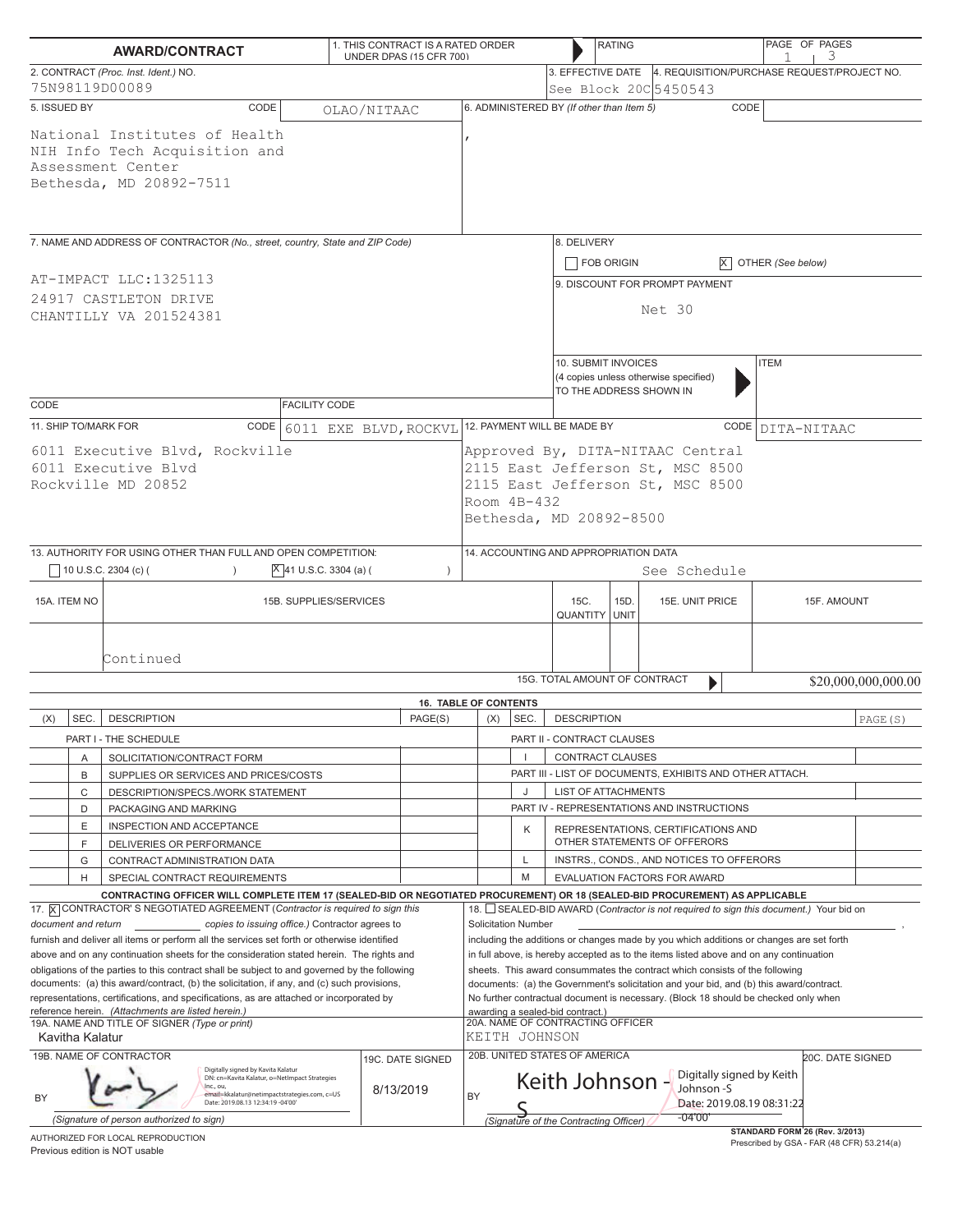REFERENCE NO. OF DOCUMENT BEING CONTINUED **FRAME OF A SECONT ASSAULT A SECONT A** PAGE OF 75N98119D00089

NAME OF OFFEROR OR CONTRACTOR  $\overline{1}$ 

| ITEM NO.     | SUPPLIES/SERVICES                                                                                                                                                                                                                                                                                                                                                                                                                                                                                                                               | QUANTITY UNIT |     | UNIT PRICE | <b>AMOUNT</b>     |
|--------------|-------------------------------------------------------------------------------------------------------------------------------------------------------------------------------------------------------------------------------------------------------------------------------------------------------------------------------------------------------------------------------------------------------------------------------------------------------------------------------------------------------------------------------------------------|---------------|-----|------------|-------------------|
| (A)          | (B)                                                                                                                                                                                                                                                                                                                                                                                                                                                                                                                                             | (C)           | (D) | (E)        | (F)               |
|              | Chief Information Officer - Solutions and<br>Partners 3 (CIO-SP3) Small Business (restricted)<br>is a 10 year IDIQ contract. All federal agencies<br>may place task orders against this contract.<br>The subject contract is being awarded as the<br>result of solicitation NIHJT2016015, CIO-SP3<br>Small Business Ramp On.<br>The subject contractor is qualified under the<br>8(a) Disadvantaged Small Business Group of this                                                                                                                |               |     |            |                   |
|              | contract in the following task areas:<br>Task Area 1 - IT Services for Biomedical<br>Research, Health Sciences, and Healthcare<br>Task Area 2 - Chief Information Officer (CIO)<br>Support<br>Task Area 3 - Imaging<br>Task Area 4 - Outsourcing<br>Task Area 5 - IT Operations and Maintenance<br>Task Area 6 - Integration Services<br>Task Area 7 - Critical Infrastructure Protection<br>and Information Assurance<br>Task Area 8 - Digital Government<br>Task Area 9 - Enterprise Resource Planning<br>Task Area 10 - Software Development |               |     |            |                   |
|              | By executing this award, the contractor extends<br>the validity of its entire proposal through the<br>effective date of the award.<br>Delivery: 09/30/2019                                                                                                                                                                                                                                                                                                                                                                                      |               |     |            |                   |
|              | Period of Performance: 08/19/2019 to 06/29/2022                                                                                                                                                                                                                                                                                                                                                                                                                                                                                                 |               |     |            |                   |
| $\mathbf{1}$ | Chief Information Officer - Solutions and<br>Partners 3 (restricted)<br>Delivery To: 6011/ Suite 501<br>Product/Service Code: D399<br>Product/Service Description: IT AND TELECOM-<br>OTHER IT AND TELECOMMUNICATIONS                                                                                                                                                                                                                                                                                                                           |               |     |            | 19,999,999,750.00 |
| 2            | New 8a Awardees Ramp On Award -- Catalog # : New<br>8a Ramp On Award-At-Impact LLC<br>Obligated Amount: \$250.00<br>Delivery To: 6011/Executive<br>Product/Service Code: D399<br>Product/Service Description: IT AND TELECOM-<br>Continued                                                                                                                                                                                                                                                                                                      |               |     |            | 250.00            |